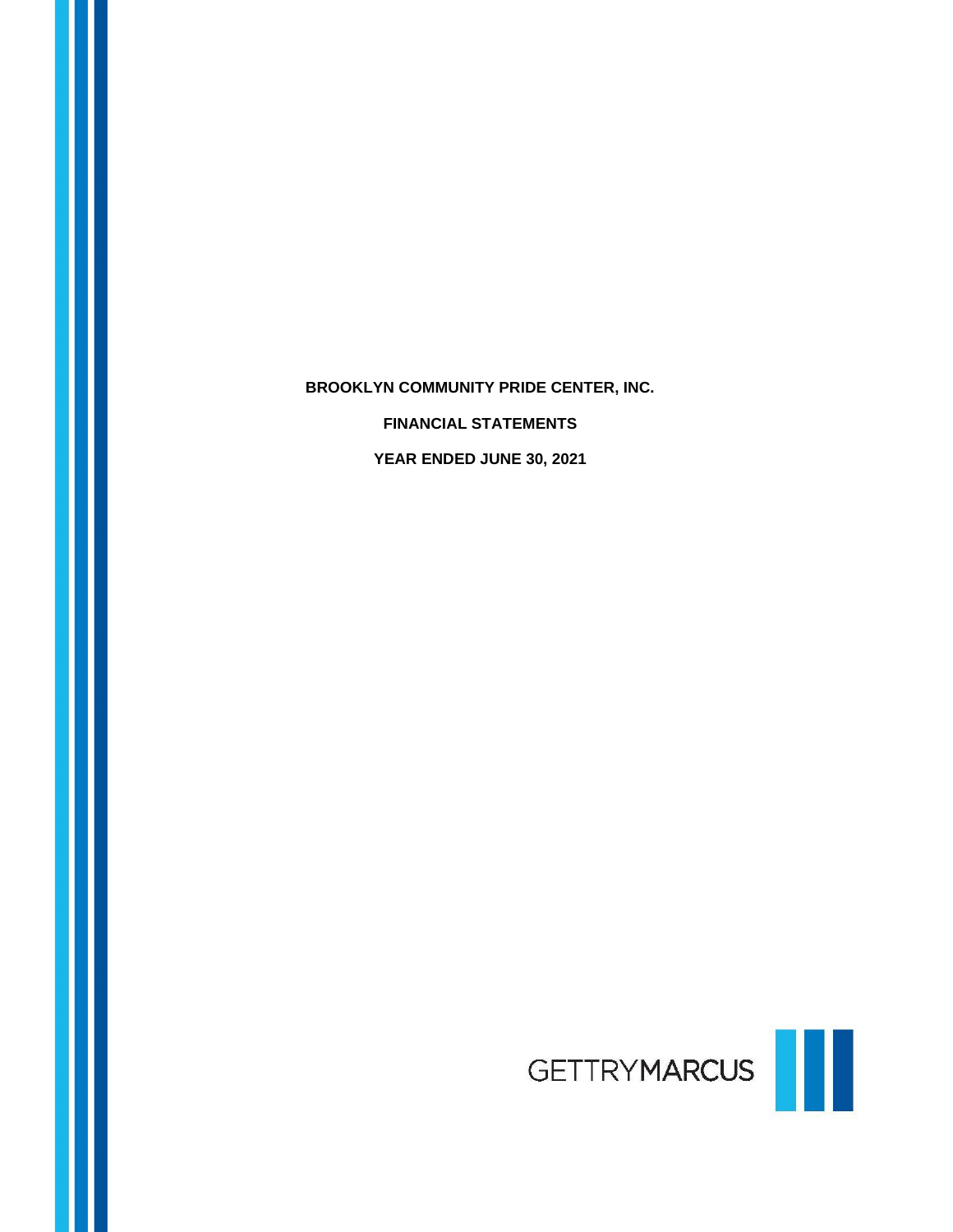# **Brooklyn Community Pride Center, Inc.**

## **Table of Contents**

## Year Ended June 30, 2021

| Financial Statements: |  |
|-----------------------|--|
|                       |  |
|                       |  |
|                       |  |
|                       |  |
|                       |  |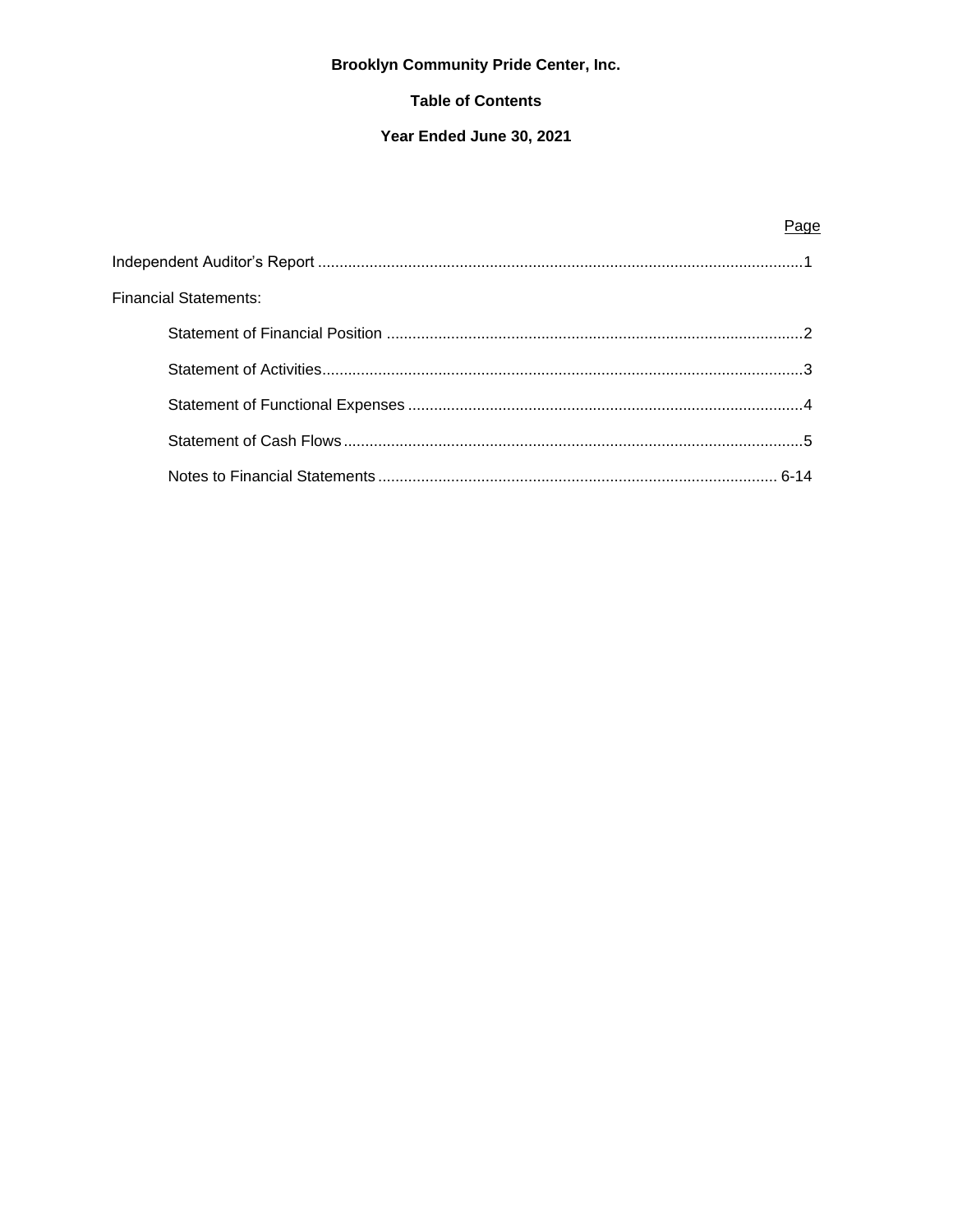

## **Independent Auditor's Report**

To the Board of Directors Brooklyn Community Pride Center, Inc. Brooklyn, New York

We have audited the accompanying financial statements of Brooklyn Community Pride Center, Inc. (a nonprofit organization), which comprise the statement of financial position as of June 30, 2021 and the related statements of activities, functional expenses and cash flows for the year then ended, and the related notes to the financial statements.

## **Management's Responsibility for the Financial Statements**

Management is responsible for the preparation and fair presentation of these financial statements in accordance with accounting principles generally accepted in the United States of America; this includes the design, implementation, and maintenance of internal control relevant to the preparation and fair presentation of financial statements that are free from material misstatement, whether due to fraud or error.

#### **Auditor's Responsibility**

Our responsibility is to express an opinion on these financial statements based on our audit. We conducted our audit in accordance with auditing standards generally accepted in the United States of America. Those standards require that we plan and perform the audit to obtain reasonable assurance about whether the financial statements are free from material misstatement.

An audit involves performing procedures to obtain audit evidence about the amounts and disclosures in the financial statements. The procedures selected depend on the auditor's judgment, including the assessment of the risks of material misstatement of the financial statements, whether due to fraud or error. In making those risk assessments, the auditor considers internal control relevant to the entity's preparation and fair presentation of the financial statements in order to design audit procedures that are appropriate in the circumstances, but not for the purpose of expressing an opinion on the effectiveness of the entity's internal control. Accordingly, we express no such opinion. An audit also includes evaluating the appropriateness of accounting policies used and the reasonableness of significant accounting estimates made by management, as well as evaluating the overall presentation of the financial statements.

We believe that the audit evidence we have obtained is sufficient and appropriate to provide a basis for our audit opinion.

#### **Opinion**

In our opinion, the financial statements referred to above present fairly, in all material respects, the financial position of Brooklyn Community Pride Center, Inc. as of June 30, 2021 and the changes in its net assets and its cash flows for the year then ended in accordance with accounting principles generally accepted in the United States of America.

GETTRY MARIUS CPA, P.C.

Gettry Marcus CPA, P.C. New York, New York May 16, 2022

GETTRY MARCUS CPA, P.C. **GETTRYMARCUS.COM** 

88 Froehlich Farm Blvd., 3rd Floor, Woodbury, New York 11797 201 Old Country Rd., Suite 202, Melville, New York 11747 1407 Broadway, 40th Floor, New York, New York 10018

T 516.364.3390 1 T 631.777.1000 T 212.302.6000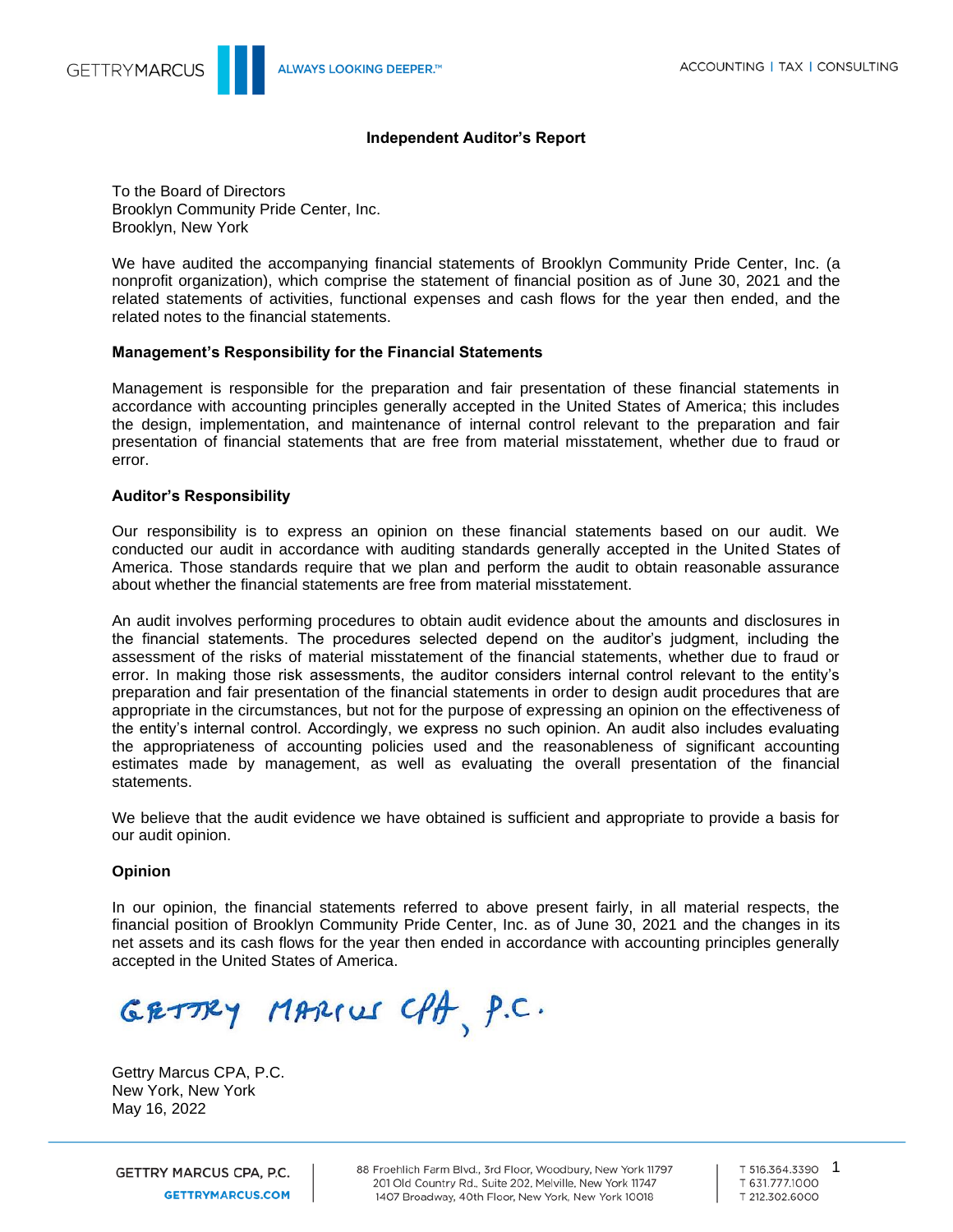|                                                                                                                                                           |               | <b>Net Assets</b><br><b>Without Donor</b><br><b>Restrictions</b> |    | <b>Net Assets</b><br><b>With Donor</b><br><b>Restrictions</b> |    | <b>Total</b>                                  |
|-----------------------------------------------------------------------------------------------------------------------------------------------------------|---------------|------------------------------------------------------------------|----|---------------------------------------------------------------|----|-----------------------------------------------|
|                                                                                                                                                           | <b>Assets</b> |                                                                  |    |                                                               |    |                                               |
| <b>Current assets</b><br>Cash<br>Government grants receivable<br>Contributions receivable<br>Other income receivable<br>Prepaid expenses and other assets | \$            | 354,390<br>400,125<br>8,500<br>6,541<br>9,006                    | \$ | 32,500                                                        | \$ | 386,890<br>400,125<br>8,500<br>6,541<br>9,006 |
| <b>Total current assets</b>                                                                                                                               |               | 778,562                                                          |    | 32,500                                                        |    | 811,062                                       |
| <b>Other assets</b><br>Property and equipment, net<br>Security deposit                                                                                    |               | 89,982<br>41,562                                                 |    |                                                               |    | 89,982<br>41,562                              |
| <b>Total other assets</b>                                                                                                                                 |               | 131,544                                                          |    |                                                               |    | 131,544                                       |
| <b>Total assets</b>                                                                                                                                       | \$            | 910,106                                                          | \$ | 32,500                                                        | \$ | 942,606                                       |
|                                                                                                                                                           |               | <b>Liabilities and Net Assets</b>                                |    |                                                               |    |                                               |
| <b>Current liabilities</b><br>Accounts payable and accrued expenses<br>Deferred rent obligation<br>Note payable - Paycheck Protection Program             | \$            | 33,767<br>9,439<br>112,975                                       | \$ |                                                               | \$ | 33,767<br>9,439<br>112,975                    |
| <b>Total current liabilities</b>                                                                                                                          |               | 156,181                                                          |    |                                                               |    | 156,181                                       |
| <b>Net Assets</b><br>Without donor restrictions<br>With donor restrictions                                                                                |               | 753,925                                                          |    | 32,500                                                        |    | 753,925<br>32,500                             |
| <b>Total net assets</b>                                                                                                                                   |               | 753,925                                                          |    | 32,500                                                        |    | 786,425                                       |
| <b>Total liabilities and net assets</b>                                                                                                                   | \$            | 910,106                                                          | \$ | 32,500                                                        | \$ | 942,606                                       |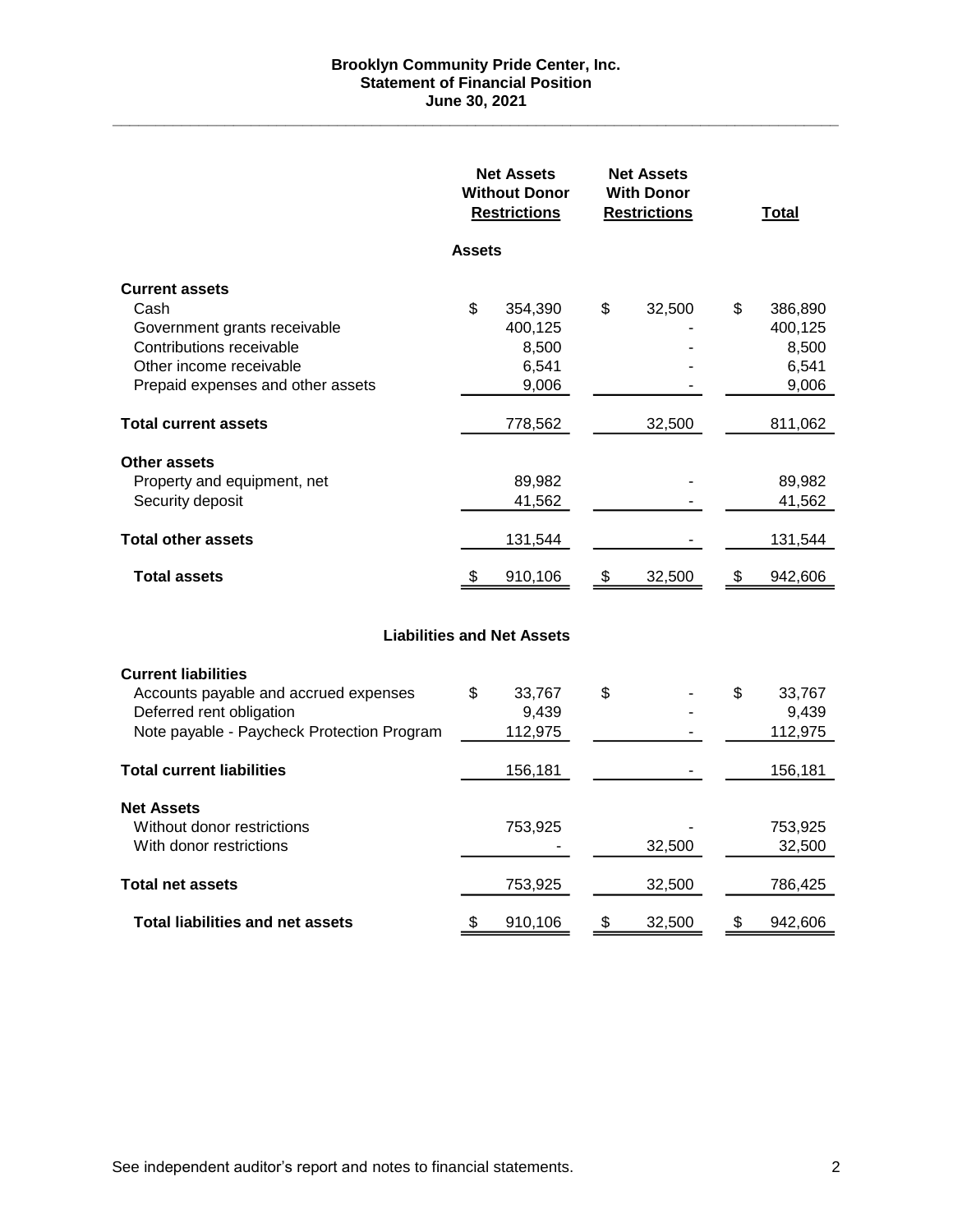## **Brooklyn Community Pride Center, Inc. Statement of Activities Year Ended June 30, 2021**

**\_\_\_\_\_\_\_\_\_\_\_\_\_\_\_\_\_\_\_\_\_\_\_\_\_\_\_\_\_\_\_\_\_\_\_\_\_\_\_\_\_\_\_\_\_\_\_\_\_\_\_\_\_\_\_\_\_\_\_\_\_\_\_\_\_\_\_\_\_\_\_\_\_\_\_\_\_\_\_\_\_\_\_\_**

|                                              | <b>Without Donor</b><br><b>Restrictions</b> | <b>With Donor</b><br><b>Restrictions</b> | <b>Total</b>  |
|----------------------------------------------|---------------------------------------------|------------------------------------------|---------------|
| <b>Support and revenues</b>                  |                                             |                                          |               |
| Foundations and trusts                       | $\mathfrak{S}$<br>68,354                    | \$<br>97,500                             | \$<br>165,854 |
| Corporations                                 | 26,918                                      |                                          | 26,918        |
| Individuals                                  | 79,694                                      |                                          | 79,694        |
| Government grants                            | 483,500                                     |                                          | 483,500       |
| In-kind contributions                        | 144,339                                     |                                          | 144,339       |
| <b>Total support and revenues</b>            | 802,805                                     | 97,500                                   | 900,305       |
| Other income                                 |                                             |                                          |               |
| Room rental and licensing fees               | 28,640                                      |                                          | 28,640        |
| Consulting fees                              | 45,014                                      |                                          | 45,014        |
| Paycheck Protection Program loan forgiveness | 109,357                                     |                                          | 109,357       |
| Interest income                              | 50                                          |                                          | 50            |
| <b>Total other income</b>                    | 183,061                                     |                                          | 183,061       |
| Net assets released from restrictions        | 107,500                                     | (107, 500)                               |               |
| Total support, revenues and other income     | 1,093,366                                   | (10,000)                                 | 1,083,366     |
| <b>Functional expenses</b>                   |                                             |                                          |               |
| Program services                             | 617,232                                     |                                          | 617,232       |
| <b>Fundraising services</b>                  | 222,776                                     |                                          | 222,776       |
| Administration services                      | 191,372                                     |                                          | 191,372       |
| <b>Total functional expenses</b>             | 1,031,380                                   |                                          | 1,031,380     |
| Increase (decrease) in net assets            | 61,986                                      | (10,000)                                 | 51,986        |
| Net assets - Beginning of year               | 691,939                                     | 42,500                                   | 734,439       |
| Net assets - End of year                     | \$<br>753,925                               | \$<br>32,500                             | 786,425<br>\$ |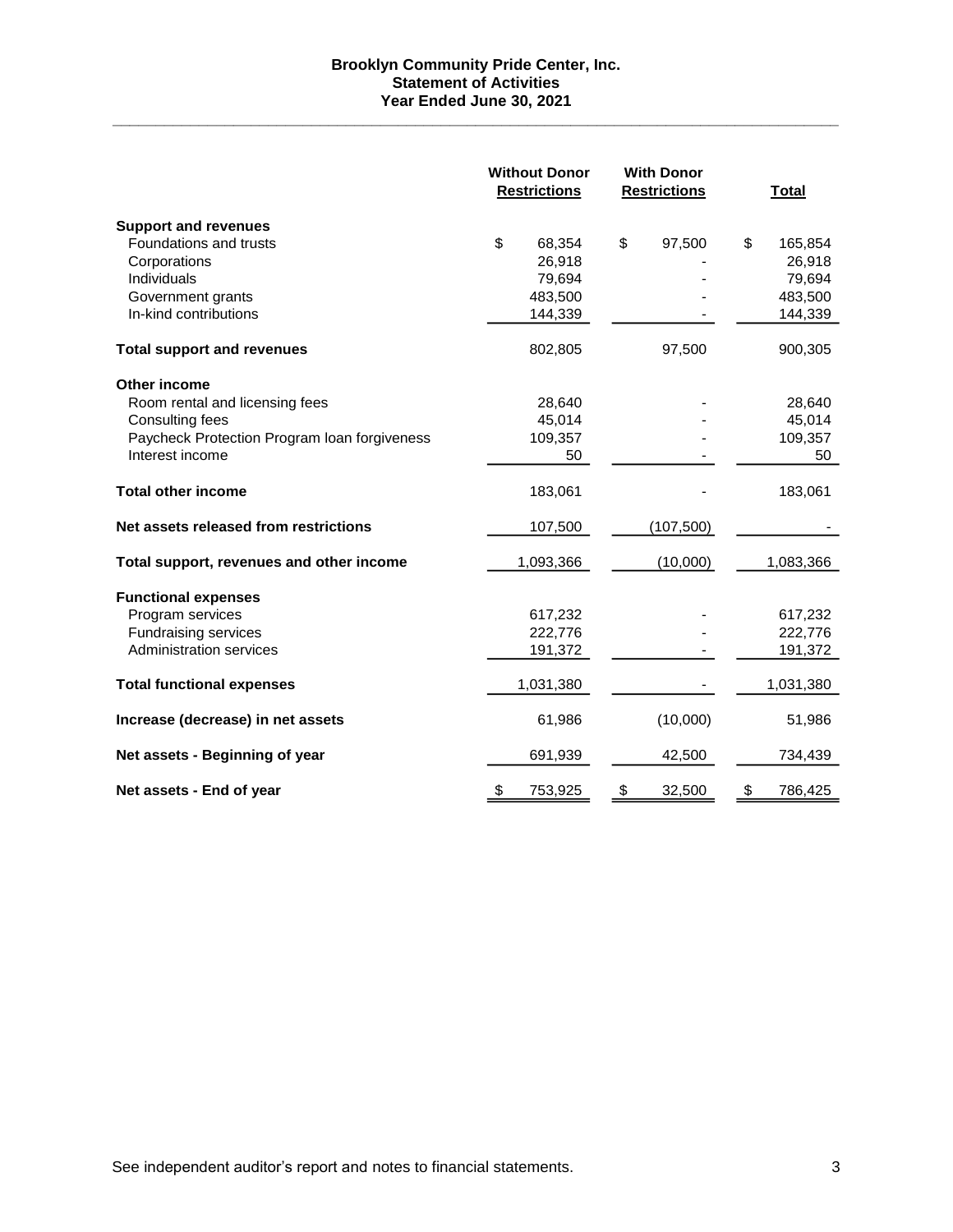### **Brooklyn Community Pride Center, Inc. Statement of Functional Expenses Year Ended June 30, 2021**

**\_\_\_\_\_\_\_\_\_\_\_\_\_\_\_\_\_\_\_\_\_\_\_\_\_\_\_\_\_\_\_\_\_\_\_\_\_\_\_\_\_\_\_\_\_\_\_\_\_\_\_\_\_\_\_\_\_\_\_\_\_\_\_\_\_\_\_\_\_\_\_\_\_\_\_\_\_\_\_\_\_\_\_\_\_\_\_\_\_\_\_\_\_\_\_\_\_\_\_\_\_\_\_\_\_\_\_\_\_\_\_\_\_\_\_\_**

|                                   | <b>Program</b><br><b>Services</b> | <b>Fundraising</b><br><b>Services</b> | Administration<br><b>Services</b> | <b>Total</b><br><b>Functional</b><br><b>Expenses</b> |
|-----------------------------------|-----------------------------------|---------------------------------------|-----------------------------------|------------------------------------------------------|
| Salaries and wages                | \$<br>324,166                     | \$<br>99,805                          | \$<br>70,664                      | \$<br>494,635                                        |
| Payroll taxes and fringe benefits | 31,960                            | 7,827                                 | 5,942                             | 45,729                                               |
| Employee benefits                 | 31,472                            | 12,843                                | 8,371                             | 52,686                                               |
| Rent                              | 61,798                            | 13,358                                | 1,820                             | 76,976                                               |
| Utilities and telephone           | 7,604                             | 1,807                                 | 2,299                             | 11,710                                               |
| Consulting and professional fees  | 23,008                            | 68,298                                | 41,442                            | 132,748                                              |
| Accounting and bookkeeping fees   |                                   |                                       | 43,654                            | 43,654                                               |
| Advertising and promotion         | 2,073                             | 11,293                                | 247                               | 13,613                                               |
| Insurance                         | 3,234                             | 684                                   | 2,015                             | 5,933                                                |
| Depreciation expense              | 11,671                            | 1,556                                 | 2,334                             | 15,561                                               |
| Equipment and furniture           | 31,016                            |                                       | 3,446                             | 34,462                                               |
| Equipment rental                  | 2,548                             | 540                                   | 187                               | 3,275                                                |
| <b>Supplies</b>                   | 22,812                            | 620                                   | 562                               | 23,994                                               |
| Travel                            | 2,838                             |                                       | 453                               | 3,291                                                |
| Conferences & meetings            | 3,207                             |                                       | 117                               | 3,324                                                |
| Meals and entertainment           | 246                               |                                       |                                   | 246                                                  |
| Grants                            | 40,600                            |                                       |                                   | 40,600                                               |
| Video production                  | 12,610                            | 3,150                                 | 5,940                             | 21,700                                               |
| Other office expenses             | 2,037                             | 494                                   | 1,573                             | 4,104                                                |
| Data and payroll processing fees  | 2,332                             | 501                                   | 306                               | 3,139                                                |
| <b>Total expenses</b>             | 617,232                           | 222,776<br>\$                         | \$<br>191,372                     | 1,031,380<br>\$                                      |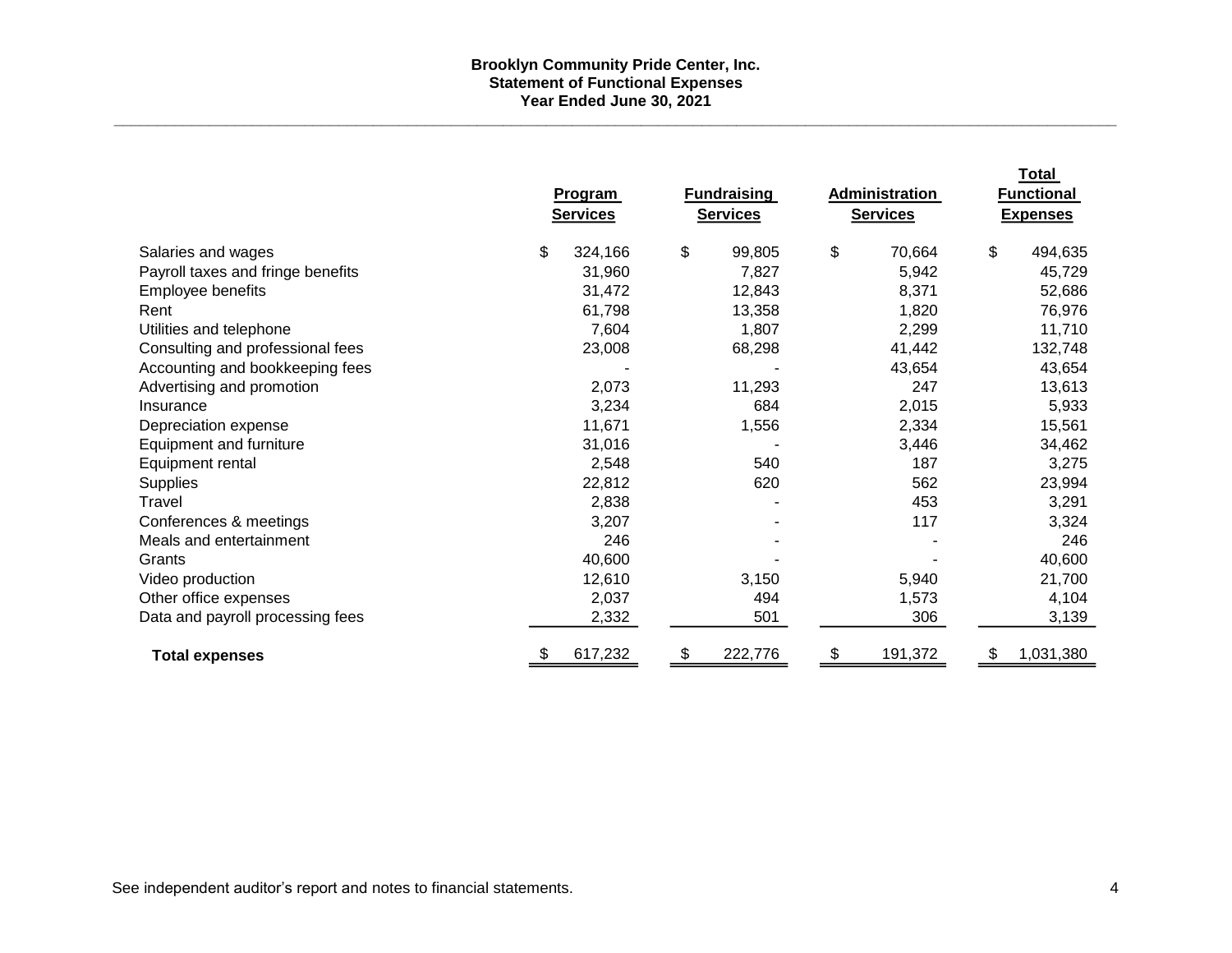| Cash flows from operating activities            |               |
|-------------------------------------------------|---------------|
| Increase in net assets                          | \$<br>51,986  |
| Adjustments to reconcile increase in net assets |               |
| to net cash used in operating activities:       |               |
| Depreciation                                    | 15,561        |
| Deferred rent decrease                          | (6, 239)      |
| Paycheck Protection Program loan forgiveness    | (109, 357)    |
| (Increase) decrease in operating assets:        |               |
| Government grants receivable                    | (310, 621)    |
| Contributions receivable                        | 7,827         |
| Other income receivable                         | 12,124        |
| Prepaid expenses and other assets               | 11,835        |
| Security deposits                               | (18,500)      |
| Decrease in operating liabilities:              |               |
| Accounts payable and accrued expenses           | 18,259        |
| <b>Total adjustments</b>                        | (379,111)     |
| Net cash used in operating activities           | (327, 125)    |
| Cash flows from financing activity              |               |
| Loan proceeds from Paycheck Protection Program  | 112,975       |
| Net decrease in cash                            | (214, 150)    |
| Cash - Beginning of year                        | 601,040       |
| Cash - End of year                              | \$<br>386,890 |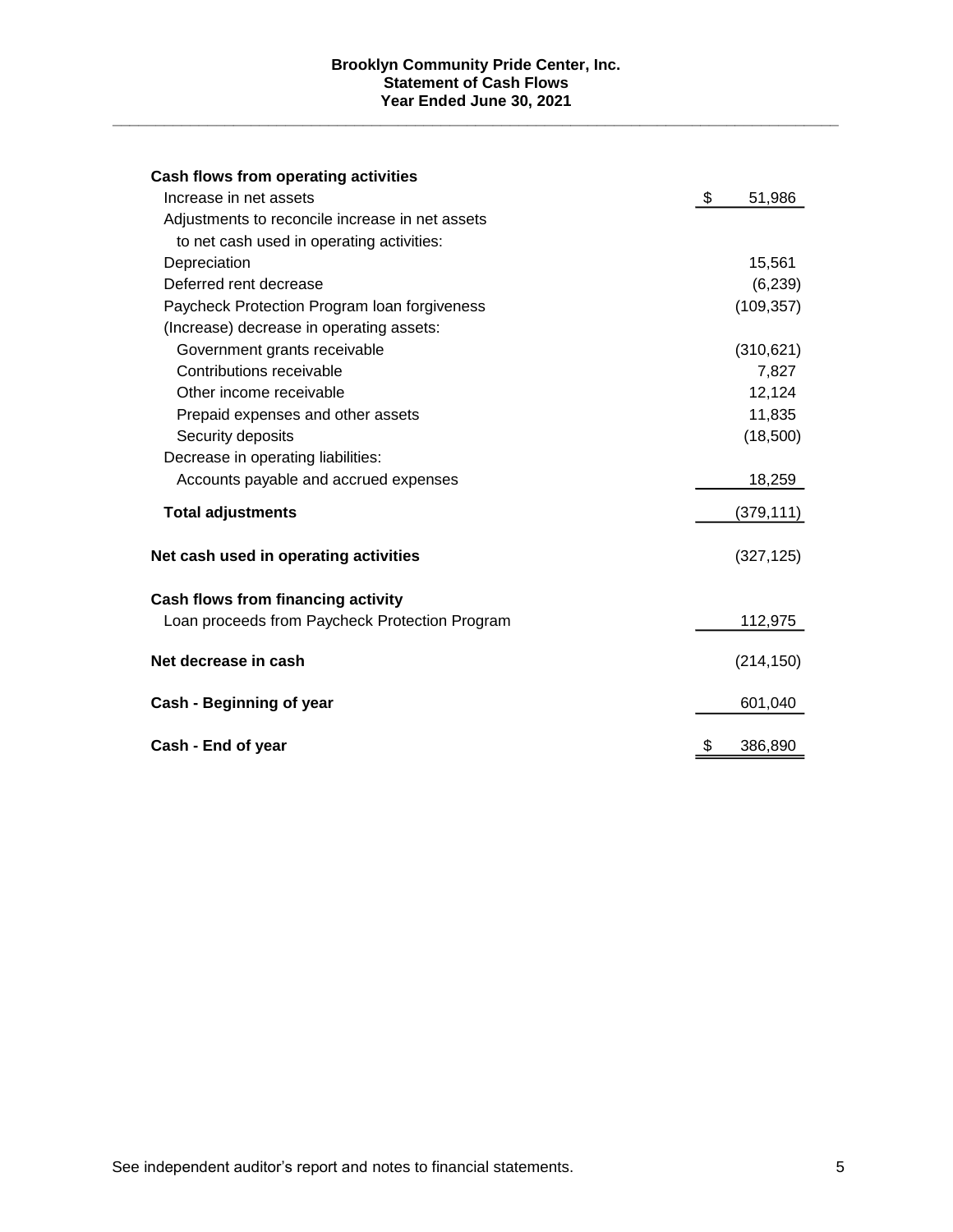#### **Note 1 – Summary of Organization and Nature of Activities**

### *Organization and Nature of Activities*

Brooklyn Community Pride Center, Inc. (the "Organization"), is a nonprofit organization established in 2008 with the goal to become Brooklyn's premier network of programs and services for the lesbian, gay, bisexual, transgender and queer ("LGBTQ+") community of New York City's largest borough.

At present, the Organization runs a community center offering programs and events for the LGBTQ+ community which focuses on six key areas that align with their mission. The six focus areas are Health and Wellness, Homelessness and Housing, Immigration, Racial Justice, Social Isolation and Workforce Development (Pride Path Program). Across the spectrum from young people to elders, the Brooklyn Community Pride Center enables the community to actively participate in positive, life-affirming activities. They offer a distinctive choice for the residents of Brooklyn to celebrate, heal, learn, create, organize, relax, socialize, and play. The Organization's work expands the quantity and quality of LGBTQ+ services in the community and strengthens the community from the inside out.

The Organization is supported primarily through donor contributions and grants.

#### **Note 2 – Summary of Significant Accounting Policies**

#### *Basis of Presentation*

The financial statements of the Organization have been prepared on the accrual basis of accounting in accordance with accounting principles generally accepted in the United States of America ("U.S. GAAP").

The Organization reports information regarding its financial position and activities according to two classes of net assets: net assets without donor restrictions and net assets with donor restrictions.

*Net assets without donor restrictions:* Net assets that are not subject to donor-imposed restrictions and may be expended for any purpose in performing the primary objectives of the Organization. The Board may designate assets without restrictions for specific operational purposes from time to time.

*Net assets with donor restrictions:* Net assets subject to stipulations imposed by donors, and grantors. Some donor restrictions are temporary in nature; those restrictions will be met by actions of the Organization or by the passage of time. Other donor restrictions are perpetual in nature, whereby the donor has stipulated the funds be maintained in perpetuity. When a restriction expires (when a stipulated time restriction ends or a purpose restriction is accomplished), net assets with donor restrictions are reclassified to net assets without donor restrictions and reported in the statement of activities as net assets released from restrictions. Contributions of property and equipment or cash restricted for acquisition of property and equipment are reported as net assets with donor restrictions if the donor has restricted the use of the property or equipment to a particular program. Donations of property and equipment are recorded as support at their estimated fair value at the date of donation.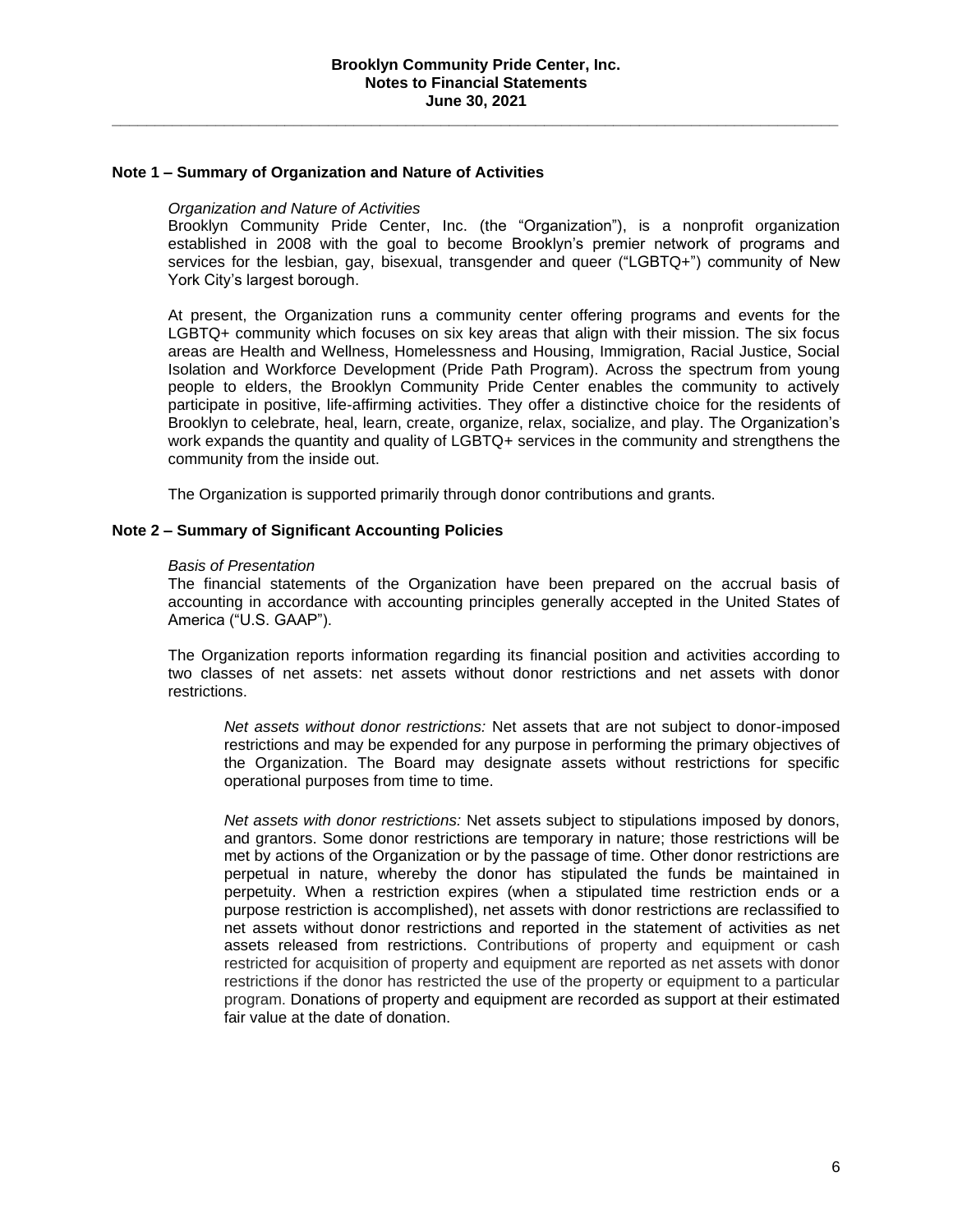### **Note 2 – Summary of Significant Accounting Policies (continued)**

#### *Contributions and Expenditures*

Unconditional contributions are recognized when pledged and recorded as net assets without donor restrictions or net assets with donor restrictions, depending on the existence and/or nature of any donor-imposed restrictions. Conditional promises to give will be recognized when the conditions on which they depend are substantially met. Gifts of cash and other assets will be reported with donor restricted support if they are received with donor stipulations that limit the use of the donated assets.

Revenues are reported as increases in net assets without donor restriction unless use of the related assets is limited by donor-imposed restrictions. Expenses are reported as decreases in net assets without donor restrictions. Gains and losses on investments and other assets or liabilities will be reported as increases or decreases in net assets without donor restrictions unless their use is restricted by explicit donor stipulation or by law. Expirations of donor restrictions on the net assets (i.e., the donor-stipulated purpose has been fulfilled and/or the stipulated time period has elapsed) are reported as reclassifications between applicable classes of net assets.

#### *Uninsured Cash Balances*

The Organization maintains cash balances at a bank in the New York metropolitan area. Cash accounts at the bank are insured by the Federal Deposit Insurance Corporation subject to certain limits. At times, such cash balances may be in excess of the insured limits. The Organization has not experienced any losses in these accounts and does not believe it its exposed to any significant credit risk on its cash.

## *Grants, Contributions and Other Income Receivable*

Grants, contributions, and other income receivable are stated at the amount management expects to collect from outstanding balances and are all due within one year. Management provides for probable uncollectible amounts through a provision for bad debt expense and an adjustment to a valuation allowance based on its assessment of the current status of individual accounts. Balances that are still outstanding after management has used reasonable collection efforts are written off through a charge to the valuation allowance and a credit to the receivable. In the opinion of management, no allowance was necessary at June 30, 2021. The Organization does not charge interest on its receivables.

#### *Property and Equipment and Related Depreciation Methods*

Major property and equipment additions are recorded at cost if purchased, or, if in the case of donated property, at the fair value at the date of the gift. Such donations are reported as unrestricted contributions unless the donor has restricted the donated asset to a specific purpose. Assets donated with explicit restrictions regarding their use and contributions of cash that must be used to acquire property and equipment are reported as restricted contributions. Absent donor stipulations regarding how long these donated assets must be maintained, the Organization reports expirations of donor restrictions when the donated or acquired assets are placed in service as instructed by the donor. The Organization reclassifies temporarily restricted net assets to unrestricted net assets at that time. Property and equipment are depreciated using the straightline method over the estimated useful lives of the respective assets, which are as follows:

Office equipment 3 years

Leasehold improvements Lower of lease term or 15 years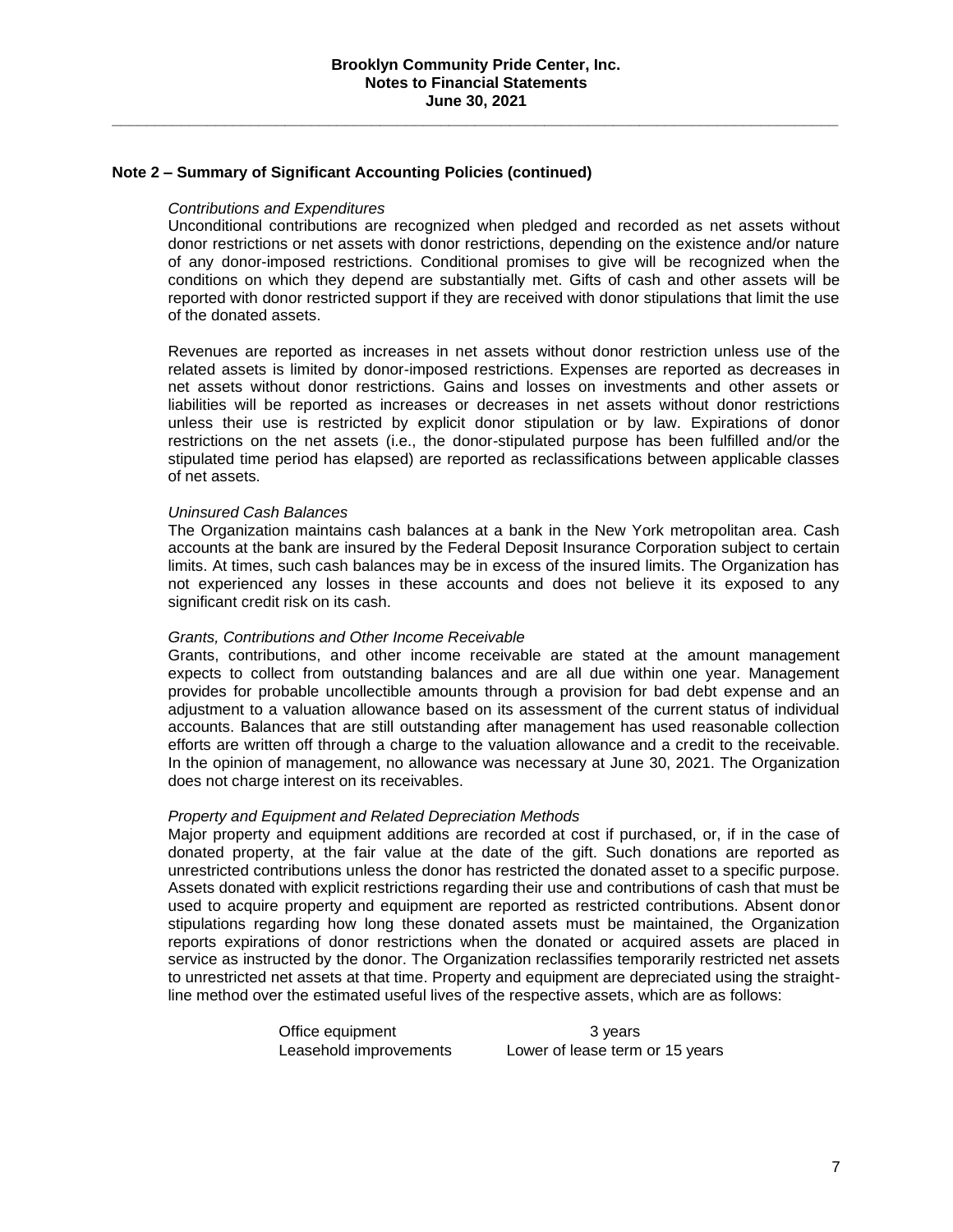## **Note 2 – Summary of Significant Accounting Policies (continued)**

## *In-Kind Contributions*

During the year ended June 30, 2021, the value of contributed goods and services meeting the requirements for recognition in the financial statements were included in support and revenues on the statement of activities and allocated among the corresponding functional expenses based on the nature of the goods and services.

## *Impairment of Long-Lived Assets*

The Organization evaluates whether events and circumstances have occurred that indicate the remaining estimated useful life of long-lived assets may warrant revision or that the remaining balance of an asset may not be recoverable. The measurement of possible impairment is based on the ability to recover the balance of assets from expected future operating cash flows on an undiscounted basis. Impairment losses, if any, would be determined based on fair value, using the present value of the cash flows with discount rates that reflect the inherent risk of the underlying business. No impairment was required to be recognized for the year ended June 30, 2021.

## *Financial Instruments*

The Organization's financial instruments include cash, contributions receivable, government grants receivable, other income receivable and accounts payable. The recorded values of cash, contributions receivable, government grants receivable, other income receivable and accounts payable approximates their fair values due to their short-term duration.

### *Tax-Exempt Status*

The Organization has been notified by the Internal Revenue Service that it is exempt from Federal income taxes under section 501(c)(3) of the Internal Revenue Code ("Code"). The Organization is further classified as an organization that is not a private foundation under Section 509(a)(3) of the Code. The Organization follows the guidance of Accounting Standards Codification 740, *Accounting for Income Taxes*, related to uncertain income taxes, which prescribes a threshold of more likely than not for recognition and derecognition of tax positions taken or expected to be taken in a tax return. All significant tax positions have been considered by management. It has been determined that is more likely than not that all tax positions would be sustained upon examination by taxing authorities. Accordingly, no provision for income taxes has been recorded.

## *Deferred Rent*

The Organization has entered into an operating lease agreement which contains provisions for future rent increases. The total amount of rental payments due over the lease term is being charged to rent expense on the straight-line method over the term of the lease. The difference between rent expense recorded and the amount paid is credited or charged to "Deferred rent obligation", which is included in liabilities in the accompanying statement of financial position.

## *Government Grants*

The Organization is the recipient of various grants from government agencies. Expenses charged to these grants are subject to audit by the government agencies. No provision for any potential liability for the current or prior years has been reflected in these financial statements.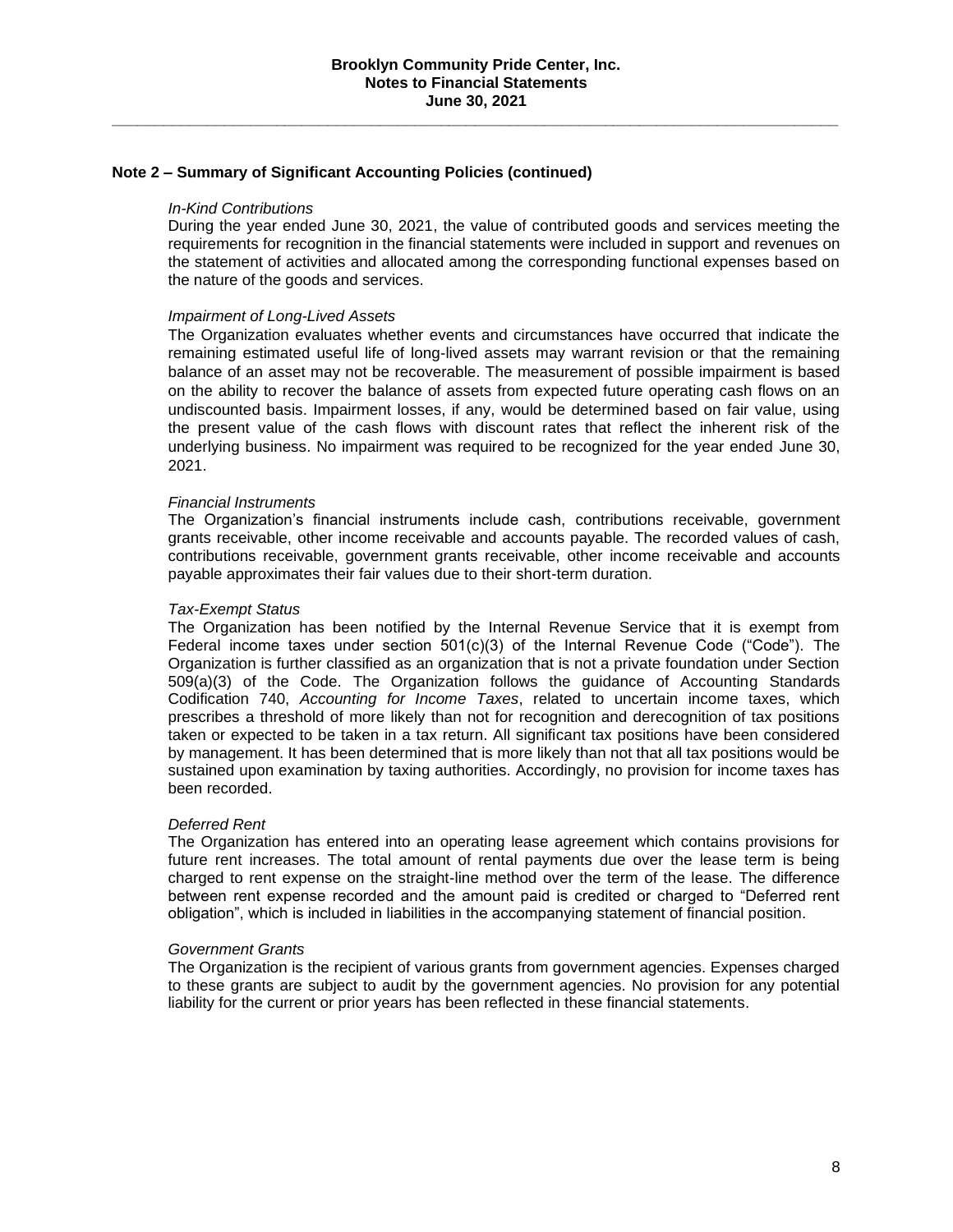### **Note 2 – Summary of Significant Accounting Policies (continued)**

#### *Functional Expense Allocations*

The costs of providing various programs and other activities have been summarized on a functional basis in the Statements of Activities and in the Statements of Functional Expenses. The financial statements report certain categories of expenses that are attributable to one or more programs or supporting functions. Accordingly, certain costs have been allocated among the programs and supporting services benefited, using appropriate measurement methodologies. The expenses that are being allocated include salaries and related expenses, which are allocated based on estimates of time and effort, as well as rent and utilities, which are allocated on a square footage basis.

#### *Use of Estimates*

The preparation of financial statements in conformity with U.S. GAAP requires management to make estimates and assumptions that affect amounts reported in the financial statements and accompanying notes. Actual results could differ from those estimates. Estimates are based on past experience and other assumptions that management believes are reasonable under the circumstances, and management evaluates these estimates on an ongoing basis. The significant estimates of the Organization include no allowance for uncollectible receivables, no provision for potential recoupment of government grants, and the estimated lives on property and equipment.

#### *Advertising*

Advertising costs are expensed as incurred. Advertising expenses amounted to \$13,613 for the year ended June 30, 2021.

#### *Accounting Standards Updates ("ASU")*

The Organization has reviewed recently issued ASUs by the Financial Accounting Standards Board ("FASB") and based on that review, has determined that those ASUs, with the exceptions below, will not have a significant effect on the Organization's financial statements.

In May 2014, FASB issued ASU No. 2014-09, *Revenue from Contracts with Customers (Topic 606).* This ASU replaces all current U.S. GAAP guidance on this topic and eliminates industryspecific guidance. The topic, which was amended several times since, contains a core principle, that is, to recognize revenues when promised goods or services are transferred to customers in an amount that reflect the consideration to which an entity is expected to be entitled for those goods or services. The ASU defines a five-step process to achieve this core principle and, in so doing, more judgement and estimates may be required within the revenue recognition process than was previously required. This process includes identifying performance obligations in the contract, estimating the amount of variable consideration to include in the transaction price and allocation the transaction to each performance obligation. The ASU was effective for annual periods beginning after December 15, 2019. Entities could use either one of these methods (a) retrospective to each prior reporting period presented with the option to elect certain practical expedients as defined within the ASU, or, (b) retrospective with the cumulative effect of initially applying the ASU recognized at the date of initial application and providing certain additional disclosures as defined in the ASU. The Organization adopted this ASU effective July 1, 2020, and the adoption had no impact on its financial statements.

In February 2016, FASB issued ASU No. 2016-02, *Leases (Topic 842)* ("ASU 2016-02"). ASU 2016-02 replaced all current U.S. GAAP guidance on this topic. Under ASU 2016-02:

• A lessee would account for both finance leases and operating leases by recognizing a right-of-use asset and a lease liability on the statement of financial position, with an exception for leases that commence at or near the end of the underlying asset's economic life. Finance leases will recognize amortization of the right-of-use asset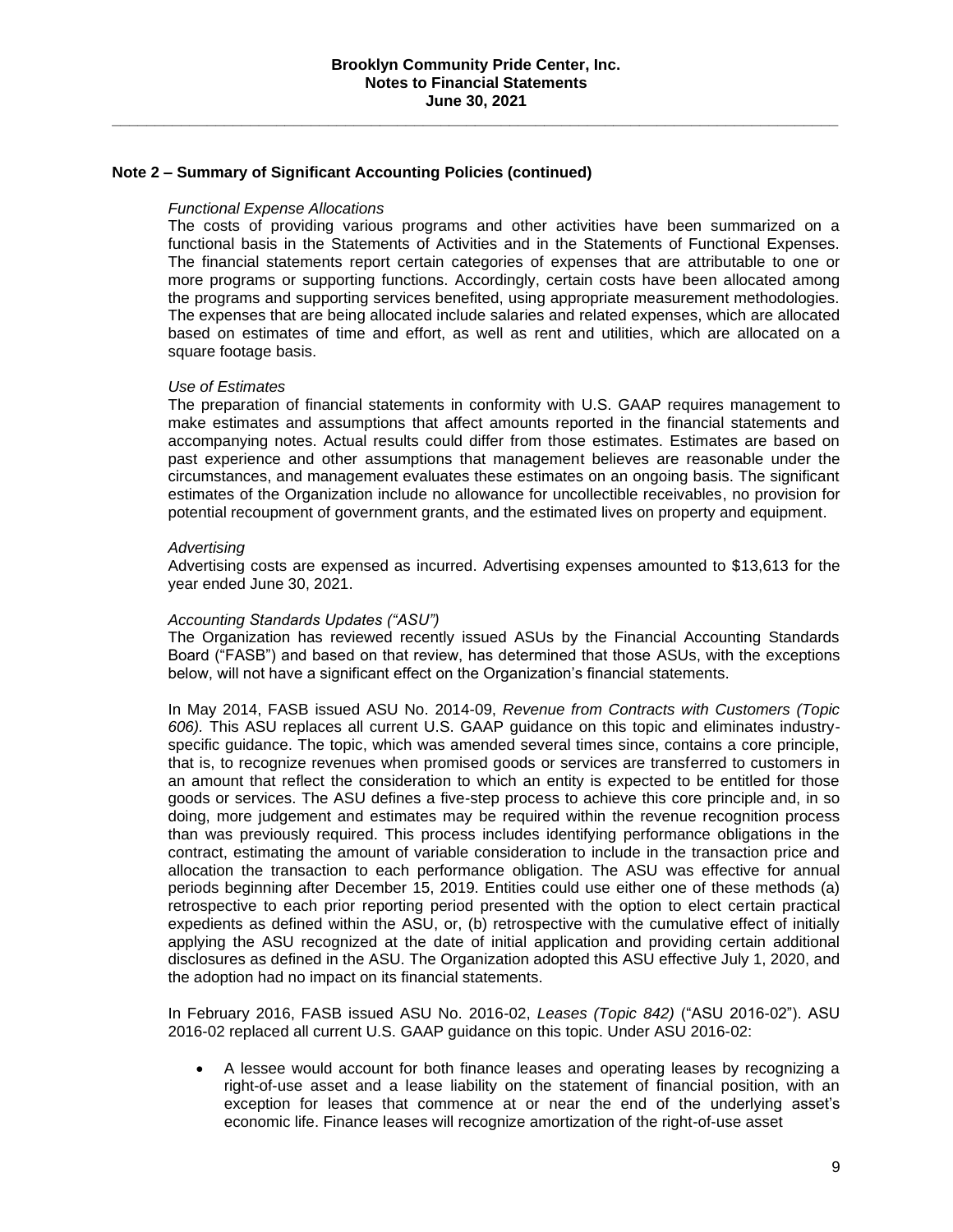## **Note 2 – Summary of Significant Accounting Policies (continued)**

separately from interest on the lease liability, and operating leases will recognize the lease expense on a straight-line basis. Additionally, the ASU only allows for the capitalization of only those costs, as initial direct costs, that are incurred due to the successful execution of a lease.

- Allows for an optional transition method to adopt this ASU for comparative financial statement presentations. Under this transition method, an entity initially applies the new lease standard at the adoption date and recognizes a cumulative-effect adjustment to the opening balance of net assets (deficit) in the year of adoption. Consequently, an entity's reporting for the comparative year presented in the financial statements in which it adopts the new lease standard, will continue to be in accordance with current U.S. GAAP (Topic 840, Leases) although it will not be consistently applied to both years.
- The ASU, as amended, is effective for fiscal years beginning after December 15, 2021.

The Organization is evaluating the impact the adoption of this ASU, as amended, could have on its financial statements.

In June 2018, FASB issued ASU No. 2018-08, *Not-for-Profit Entities (Topic 958): Clarifying the Scope and the Accounting Guidance for Contributions Received and Contributions Made.* This ASU clarifies and improves accounting guidance for contributions received and made. This ASU clarifies (i) the evaluation of transactions that are to be characterized as contributions/grants (nonreciprocal transactions) or as exchange (reciprocal) transactions, and (ii) determining whether a contribution is conditional. The ASU is effective for annual periods beginning after December 15, 2018 for entities that serve as a resource recipient and periods beginning after December 15, 2019 for entities that serve as a resource provider. The adoption of this accounting guidance had no impact on the Organization's financial statements.

In September 2020, FASB issued ASU No. 2020-07, *Not-for-Profit Entities (Topic 958): Presentation and Disclosures by Not-for-Profit Entities for Contributed Nonfinancial Assets*. The intention of this ASU is to increase transparency about nonfinancial gifts in kind, including how they are used and how they are valued. The ASU requires a separate line-item presentation of contributed nonfinancial assets in the statement of activities, apart from the contributions of cash or other financial assets. The ASU requires disclosure of the disaggregation of the amount of nonfinancial gifts in-kind received by category and the organization, and for each category, disclosure of: (i) qualitative information about whether the contributed nonfinancial assets were either monetized or utilized during the reporting period; (ii) the not-for-profit's policy about monetizing rather than utilizing contributed nonfinancial assets; (iii) a description of any related donor-imposed restrictions associated with the contributed nonfinancial assets; (iv) the valuation techniques and inputs used to arrive at a fair value measure; and (v) the principal market (or most advantageous market) used to arrive at a fair value measure. The ASU is effective for annual reporting periods beginning after June 15, 2021, to be applied on a retrospective basis, and earlier application is permitted. Management has not assessed the impact, if any, this ASU will have on its financial statements.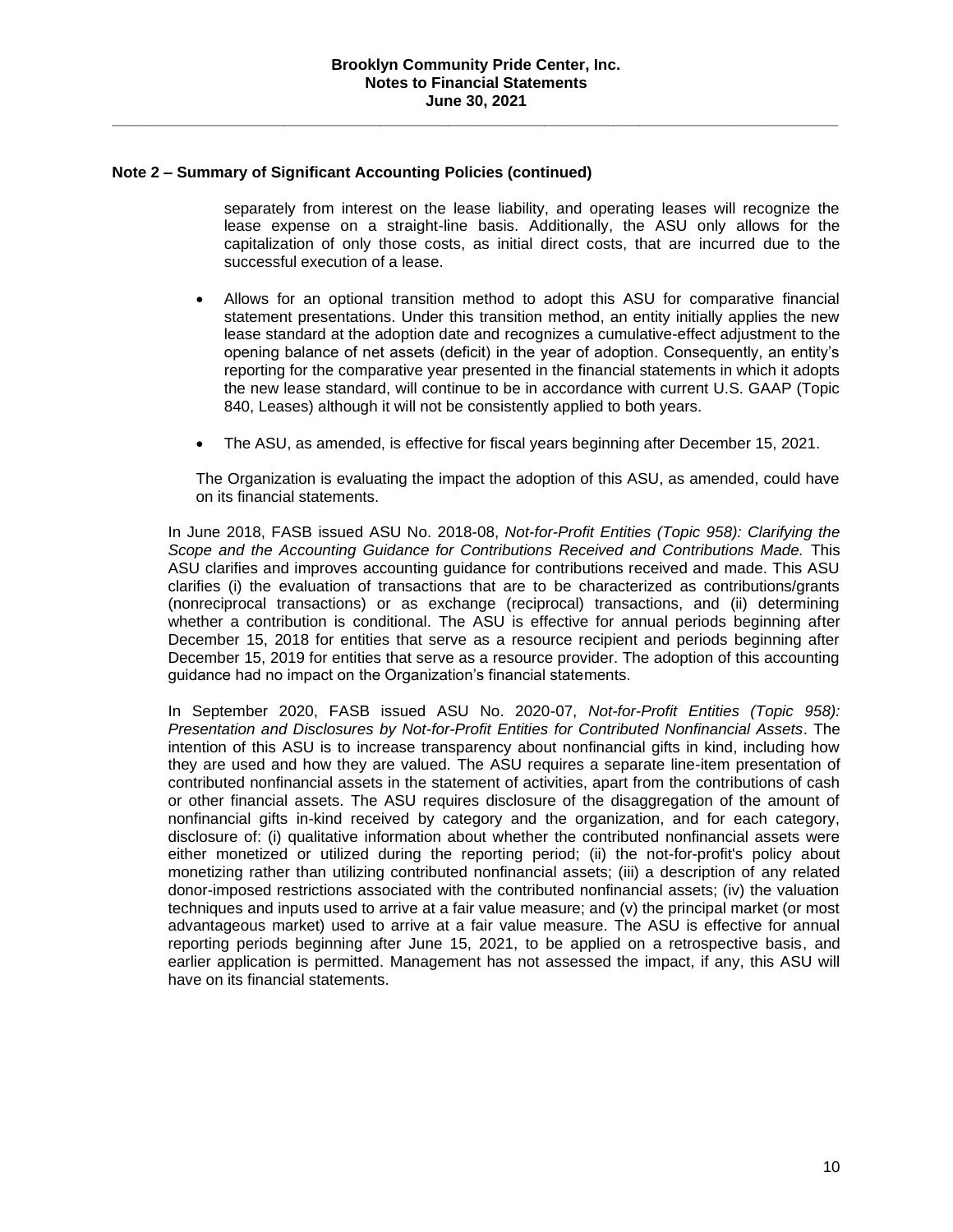## **Note 3 – Government Grants**

Government grant income consists of the following for the year ending June 30, 2021:

|                                                           |   | Amount  |
|-----------------------------------------------------------|---|---------|
| Government Agency                                         |   | Awarded |
| New York City Department of Youth & Community Development | S | 453.500 |
| New York City Department for the Aging                    |   | 30,000  |
|                                                           |   |         |
|                                                           | S | 483,500 |

Government grant income from the New York City Department of Youth & Community Development accounted for approximately 48% of total support for the year ending June 30, 2021.

Government grants receivable at June 30, 2021 was \$400,125 from the two government agencies above and one additional government agency from the year ended June 30, 2020. In the opinion of management, no allowance for doubtful accounts is necessary at June 30, 2021.

## **Note 4 – Property and Equipment**

Property and equipment consist of the following at June 30, 2021:

| Office equipment<br>Leasehold improvements<br>Less: accumulated depreciation | \$. | 28,586<br>111,138<br>(49, 742) |
|------------------------------------------------------------------------------|-----|--------------------------------|
|                                                                              | £.  | 89.982                         |

Depreciation expense for the year ended June 30, 2021 amounted to \$15,561.

## **Note 5 – Note Payable – Paycheck Protection Program**

On April 7, 2020, the Organization obtained a \$109,357 loan from JP Morgan Chase Bank N.A. ("Loan") pursuant to the Paycheck Protection Program ("PPP") under the CARES Act, as administered by the U.S. Small Business Administration ("SBA"). In accordance with the PPP and the SBA, the Loan was available to fund designated expenses ("qualifying expenses"). In addition, up to the entire amount of the funded Loan's principal and accrued interest was eligible to be fully or partially forgiven to the extent the Loan proceeds were used for qualifying expenses during specified time periods, and the Organization met certain other qualitative and quantitative thresholds (collectively, "qualifying criteria"). On June 5, 2020, the PPP Flexibility Act ("Flexibility Act") was signed into law, which amended the qualifying criteria.

In December 2020, the CARES Act was further amended by the Economic Aid Act ("EAA"). The EAA allows certain enterprises that previously received a PPP Loan, to apply for a "Second Draw" PPP Loan that contains similar general forgiveness terms as the original PPP Loan. However, the Second Draw contains additional qualifying criteria, such as that an organization must be able to demonstrate that they experienced a 25 percent reduction in gross receipts (as defined by the SBA) in a 2020 calendar quarter compared to the same quarter in 2019. The Organization applied for \$112,975 in Second Draw PPP and received funding in January 2021.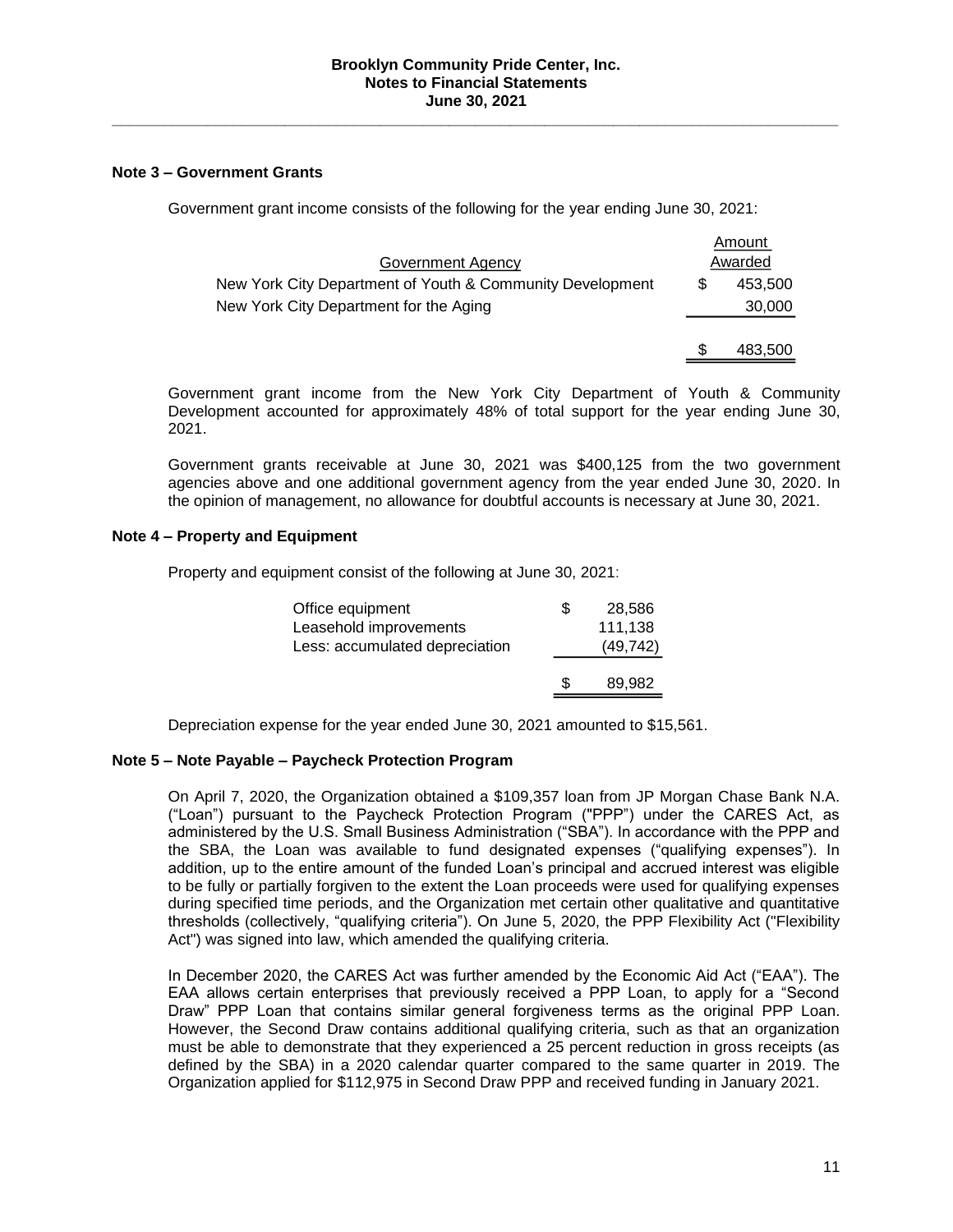### **Note 5 – Note Payable – Paycheck Protection Program (continued)**

Management has determined that the PPP Loans should be accounted for as debt until forgiven. Accordingly, the forgiveness of the Loans will be recorded as other income entirely in the period(s) that the Organization receives notification from the SBA that the Loans have been forgiven.

In 2021, Management submitted applications for complete forgiveness, and on June 24, 2021, received notification from the SBA that the application for the original PPP Loan was approved and the \$109,357 PPP Loan was considered to be fully forgiven. As such, the \$109,357 forgiveness is included in other income on the Statement of Activities for the year ended June 30, 2021. Interest on the Loan of \$1,244 was also forgiven and therefore not recorded.

Subsequent to the statement of financial position date, Management received notification from the SBA that the Organization's forgiveness application for the Second Draw PPP Loan was approved and the \$112,975 PPP Loan was considered to fully forgiven. Accordingly, the \$112,975 will be recorded as other income in the subsequent period. Loan interest in total of \$809 was also forgiven and therefore no interest was accrued on the Loan as of June 30, 2021.

## **Note 6 – Net Assets - With Donor Restrictions**

Donor restricted net assets as of June 30, 2021 are available for the following specific purposes:

## **Subject to expenditure for specified purpose:**

| Pride path internship program               | 20,000 |
|---------------------------------------------|--------|
| Arts and culture program                    | 5.000  |
| Vocational training for LGBTQ+ women        | 7,500  |
| <b>Total assets with donor restrictions</b> | 32.500 |

Net assets released from donor restrictions were for the following purposes for the year ended June 30, 2021:

| Subject to expenditure for specified purpose:      |   |         |
|----------------------------------------------------|---|---------|
| Pride Path internship program                      | S | 35,000  |
| Social isolation programming                       |   | 10,000  |
| COVID-19 relief                                    |   | 45,000  |
| Vocational training for LGBTQ+ women               |   | 7,500   |
| Total subject to expenditure for specified purpose |   | 97,500  |
| Subject to the passage of time:                    |   |         |
| General operations                                 |   | 10,000  |
| <b>Total releases from restrictions</b>            |   | 107.500 |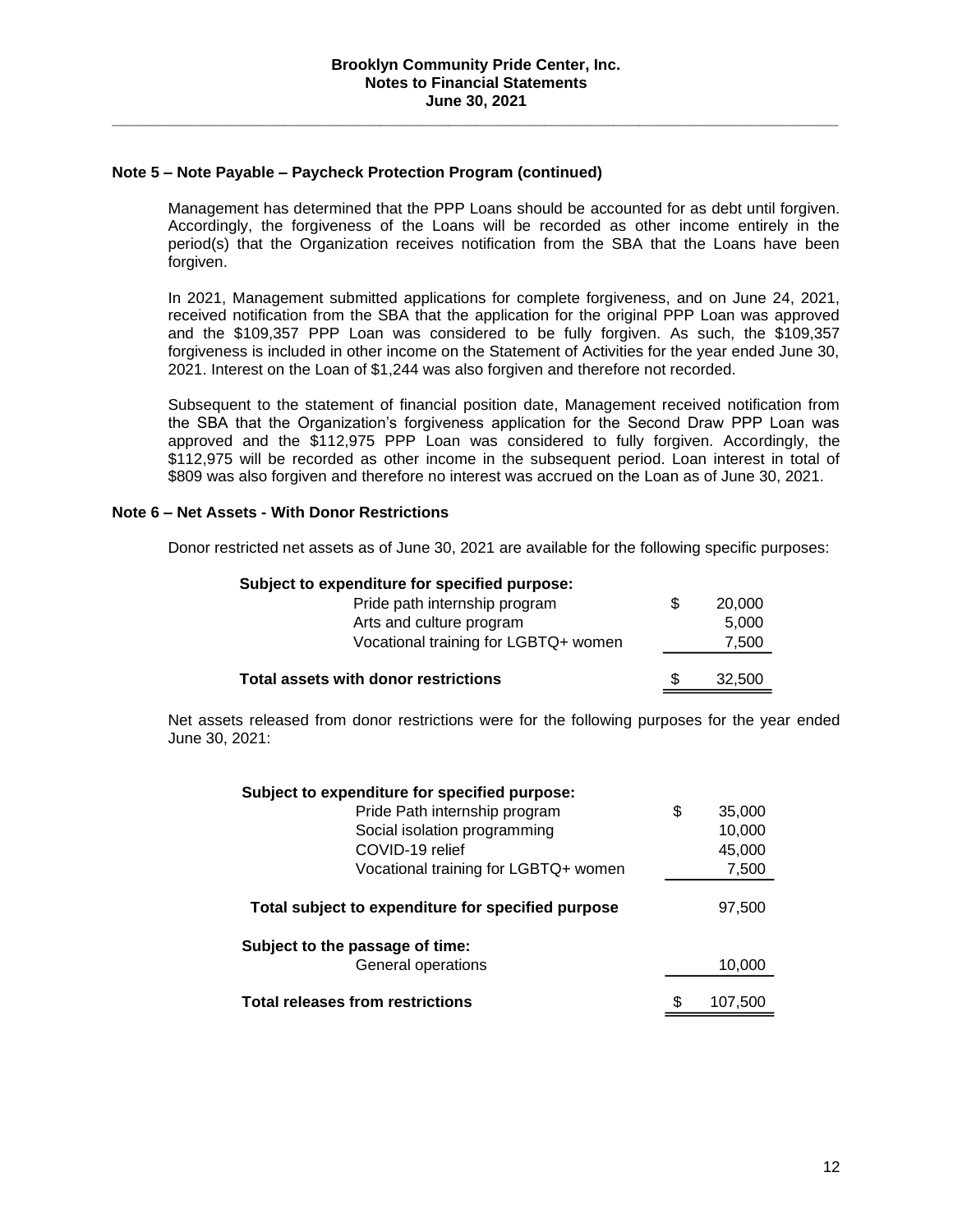## **Note 7 – Commitments**

During the year ended June 30, 2018, the Organization entered into an agreement to lease office space at 1360 Fulton Street under a non-cancelable lease that began July 2017 and expires in October 2022. On February 11, 2020, the Organization signed a thirty-year lease on its new Crown Heights satellite location at the newly renovated space in the Bedford-Union Armory (now officially renamed the Major R. Owens Health & Wellness Community Center). The lease was executed on April 22, 2021, however, the Organization did not begin paying rent on the space until the landlord delivered the premises, as per the lease agreement, which took place in September 2021.

The total minimum annual lease payments related to the Organization's two leases, exclusive of escalations for taxes and other operating expenses are as follows:

| Years Ending June 30, |               |
|-----------------------|---------------|
| 2022                  | \$<br>105,061 |
| 2023                  | 29,577        |
| 2024                  | 26,677        |
| 2025                  | 27,477        |
| 2026                  | 28,301        |
| Thereafter            | 1,082,751     |
|                       |               |
|                       | 1,299,844     |

## **Note 8 – Risks and Uncertainties**

The Organization is dependent upon contributions from the public for its revenue. The ability of the Organization to continue to raise funds is dependent upon current and future economic conditions as well as income tax efficiencies.

The coronavirus pandemic ("COVID-19") continues to adversely impact the United States and many other parts of the world. Accordingly, the Organization experienced reductions in contributions and grants from donors and canceled its main fundraising events. Further, the Organization could be subject to reduced demand for program services. Currently, the Organization has not been materially impacted by these consequences, however, there could be a significant adverse impact on the Organization's future activities as it is impossible to predict the effect COVID-19 will have on the economy. In response to the COVID-19 outbreak, the Organization has implemented various short-term cost reductions, taken cash flow improvement actions, and is exploring new areas of focus for raising support. As the Organization explored new programming options for the LGBTQ+ community they had to pivot to online programming, which they have since decided to continue utilizing as a major programming platform. Given this uncertainty, the Organization is not able to estimate the potential effects of COVID-19 for near and long term purposes.

## **Note 9 – Liquidity**

As part of its liquidity management, the Organization established a liquid unrestricted net assets fund ("LUNA fund") to maintain financial assets on hand to meet 90 days of normal operating expenses. The Organization's goal is to structure its financial assets to be available as its general expenditures, liabilities, and other obligations come due by maintaining adequate reserves in the LUNA fund. The Organization does not have a line of credit available to assist with liquidity management.